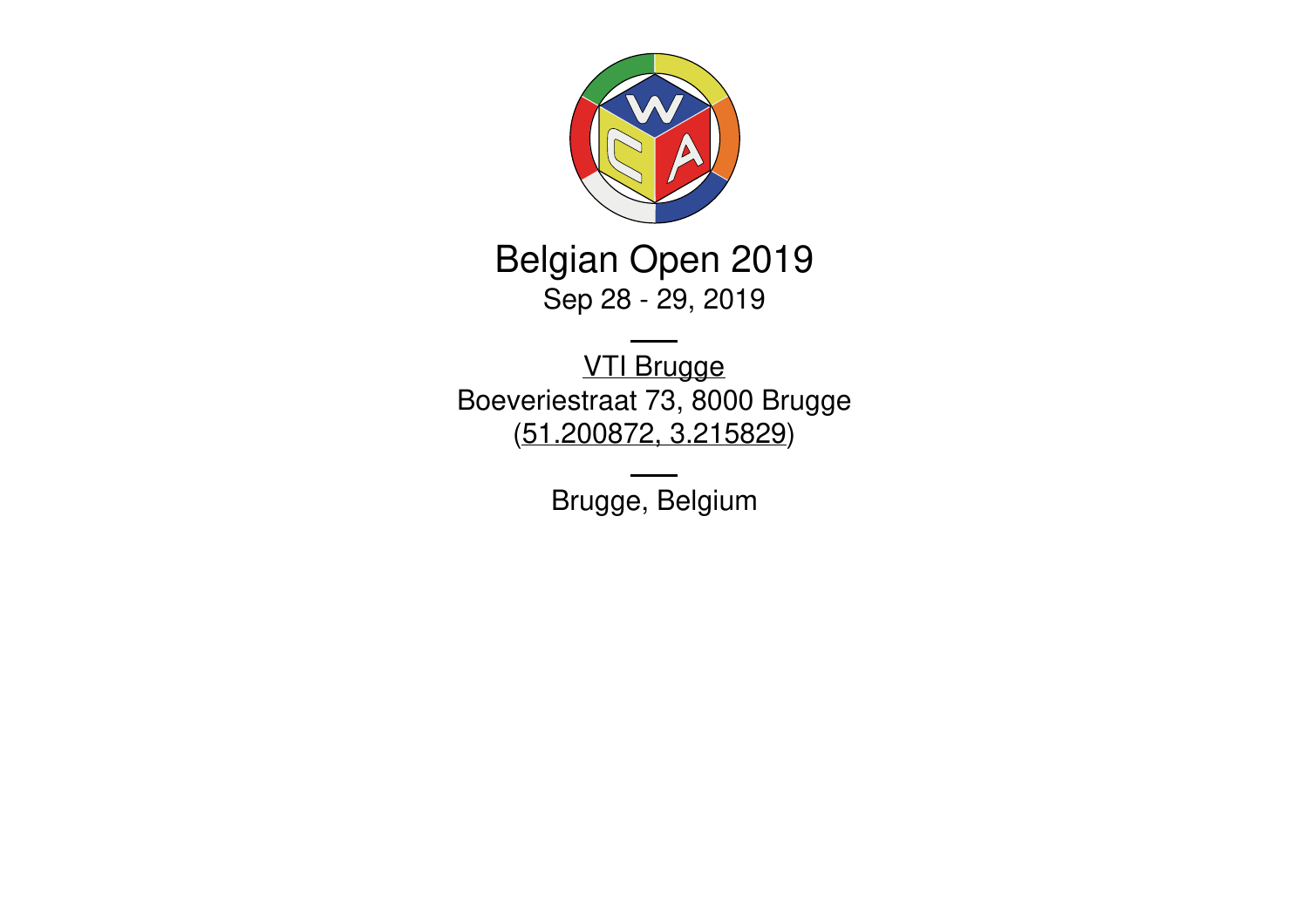### **Events**

| <b>Event</b>                 | Round        | Format                       | <b>Time limit</b>                                                           | <b>Proceed</b> |
|------------------------------|--------------|------------------------------|-----------------------------------------------------------------------------|----------------|
|                              | First round  | Ao <sub>5</sub>              | 5:00.00                                                                     | Top 75%        |
| n e n<br>N E H<br><b>REF</b> | Second round | Ao <sub>5</sub>              | 5:00.00                                                                     | Top 50%        |
|                              | Final        | Ao <sub>5</sub>              | 5:00.00                                                                     |                |
| <b>START</b>                 | First round  | Ao <sub>5</sub>              | 1:00.00                                                                     | Top 50%        |
| <b>The Co</b>                | Final        | Ao <sub>5</sub>              | 1:00.00                                                                     |                |
| 88 E B<br>₩                  | First round  | Bo2 / Ao5<br>Cutoff: 1:20.00 | 4:00.00                                                                     | Top 50%        |
|                              | Final        | Ao <sub>5</sub>              | 4:00.00                                                                     |                |
| $\cdots$<br>W                | Final        | Bo2 / Ao5<br>Cutoff: 2:30.00 | 5:00.00                                                                     |                |
| W                            | Final        | Mo3                          | 45:00.00 total for 6x6x6 Cube Final and 7x7x7 Cube Final                    |                |
| W                            | Final        | Mo <sub>3</sub>              | 45:00.00 total for 6x6x6 Cube Final and 7x7x7 Cube Final                    |                |
| $\ddot{=}$                   | First round  | Bo <sub>3</sub>              | 15:00.00 cumulative                                                         | Top 50%        |
|                              | Final        | Bo <sub>3</sub>              | 15:00.00 cumulative                                                         |                |
| $\theta$                     | Final        | Bo2 / Ao5<br>Cutoff: 45.00   | 2:00.00                                                                     |                |
|                              | First round  | Ao <sub>5</sub>              | 1:00.00                                                                     | Top 50%        |
| $\frac{1}{\sqrt{2}}$         | Final        | Ao <sub>5</sub>              | 1:00.00                                                                     |                |
|                              | First round  | Ao <sub>5</sub>              | 1:00.00                                                                     | Top 50%        |
| $\bigcirc$                   | Final        | Ao <sub>5</sub>              | 1:00.00                                                                     |                |
|                              | Final        | Bo <sub>3</sub>              | 1:00:00.00 total for 4x4x4 Blindfolded Final and 5x5x5 Blindfolded<br>Final |                |
| ׇ֓׀ <b>֖</b>                 | Final        | Bo <sub>3</sub>              | 1:00:00.00 total for 4x4x4 Blindfolded Final and 5x5x5 Blindfolded<br>Final |                |
| E)                           | Final        | Bo2 / Ao5<br>Cutoff: 2:30.00 | 5:00.00                                                                     |                |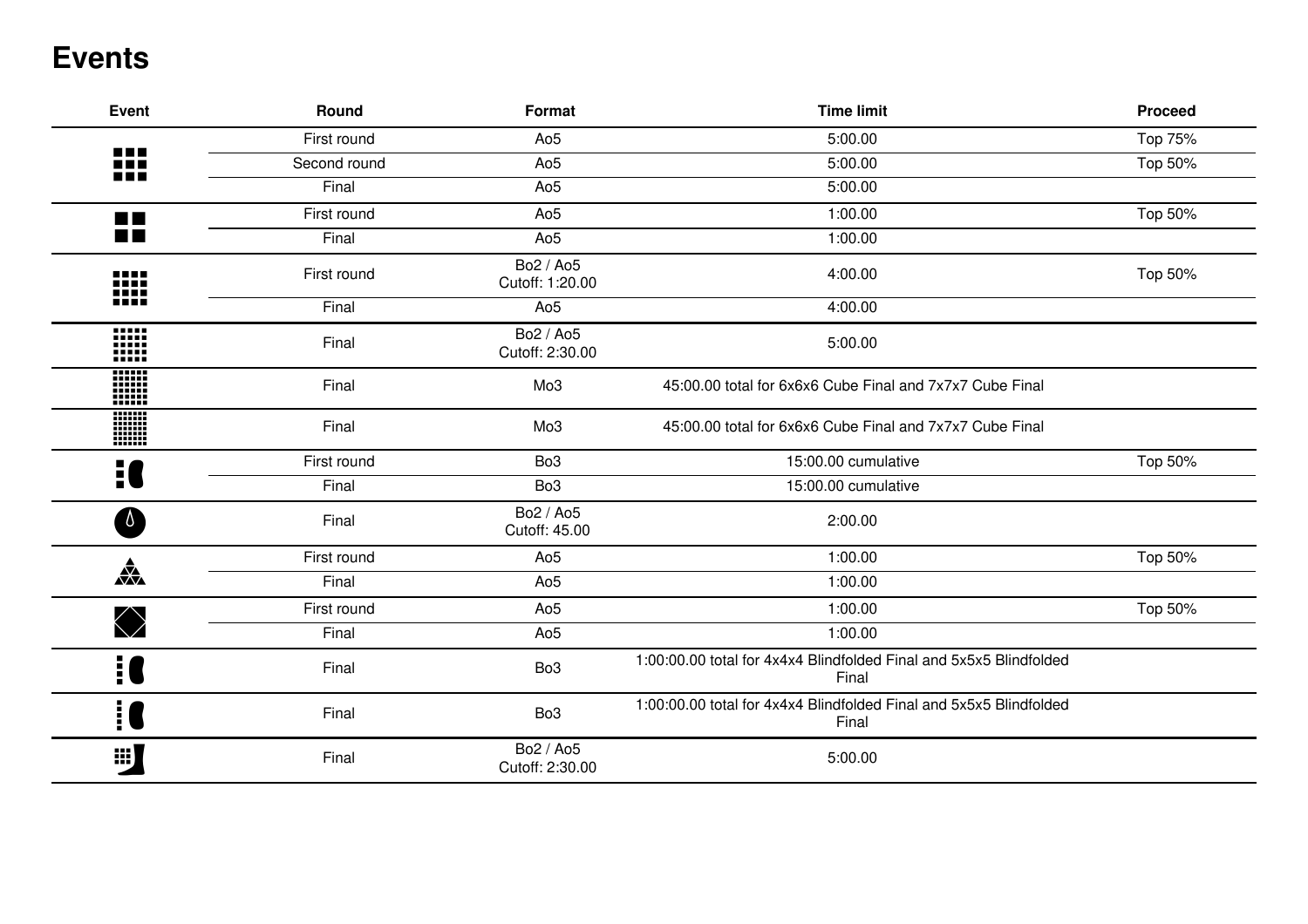# **Schedule for Saturday (September 28, 2019)**

| <b>Start</b> | <b>End</b> | <b>Activity</b>                          | Format                       | <b>Time limit</b>                                                           | <b>Proceed</b> |
|--------------|------------|------------------------------------------|------------------------------|-----------------------------------------------------------------------------|----------------|
| 09:00 AM     | 09:30 AM   | Registration                             |                              |                                                                             |                |
| 09:30 AM     | 10:10 AM   | <b>EX</b><br>3x3x3 With Feet Final       | Bo2 / Ao5<br>Cutoff: 2:30.00 | 5:00.00                                                                     |                |
| 10:10 AM     | 11:00 AM   | <b>A</b><br><b>Clock Final</b>           | Bo2 / Ao5<br>Cutoff: 45.00   | 2:00.00                                                                     |                |
| 11:00 AM     | 12:30 PM   | ! C<br>4x4x4 Blindfolded Final           | Bo <sub>3</sub>              | 1:00:00.00 total for 4x4x4 Blindfolded Final<br>and 5x5x5 Blindfolded Final |                |
| 11:00 AM     | 12:30 PM   | <u>i C</u><br>5x5x5 Blindfolded Final    | Bo <sub>3</sub>              | 1:00:00.00 total for 4x4x4 Blindfolded Final<br>and 5x5x5 Blindfolded Final |                |
| 12:30 PM     | 01:15 PM   | Lunch                                    |                              |                                                                             |                |
| 01:15 PM     | 02:00 PM   | $\bigotimes$<br><b>Skewb First round</b> | Ao <sub>5</sub>              | 1:00.00                                                                     | Top 50%        |
| 02:00 PM     | 02:45 PM   | 10<br>3x3x3 Blindfolded First round      | Bo <sub>3</sub>              | 15:00.00 cumulative                                                         | Top 50%        |
| 02:45 PM     | 03:45 PM   | W<br>5x5x5 Cube Final                    | Bo2 / Ao5<br>Cutoff: 2:30.00 | 5:00.00                                                                     |                |
| 03:45 PM     | 04:15 PM   | $\bigcirc$<br><b>Skewb Final</b>         | Ao <sub>5</sub>              | 1:00.00                                                                     |                |
| 04:15 PM     | 04:45 PM   | H<br>3x3x3 Blindfolded Final             | Bo <sub>3</sub>              | 15:00.00 cumulative                                                         |                |
| 04:45 PM     | 05:45 PM   | 6x6x6 Cube Final                         | Mo <sub>3</sub>              | 45:00.00 total for 6x6x6 Cube Final and<br>7x7x7 Cube Final                 |                |
| 05:45 PM     | 06:45 PM   | W<br><b>7x7x7 Cube Final</b>             | Mo <sub>3</sub>              | 45:00.00 total for 6x6x6 Cube Final and<br>7x7x7 Cube Final                 |                |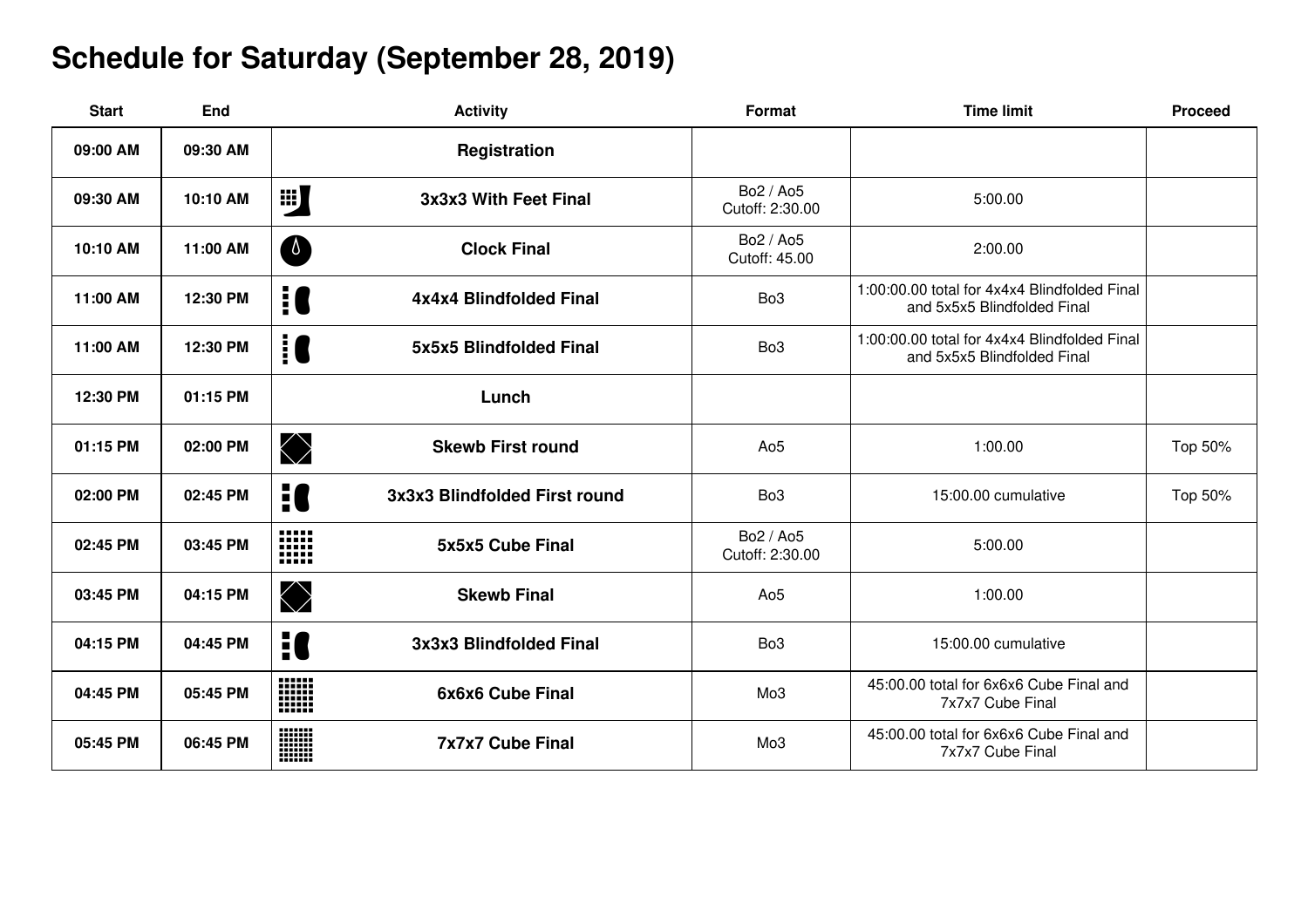# **Schedule for Sunday (September 29, 2019)**

| <b>Start</b> | <b>End</b> | <b>Activity</b>                                              | <b>Format</b>                | <b>Time limit</b> | <b>Proceed</b> |
|--------------|------------|--------------------------------------------------------------|------------------------------|-------------------|----------------|
| 08:30 AM     | 09:00 AM   | Registration                                                 |                              |                   |                |
| 09:00 AM     | 10:00 AM   | <b>BB</b><br>4x4x4 Cube First round                          | Bo2 / Ao5<br>Cutoff: 1:20.00 | 4:00.00           | Top 50%        |
| 10:00 AM     | 10:15 AM   | <b>Tutorial for new competitors</b>                          |                              |                   |                |
| 10:15 AM     | 11:30 AM   | m<br>3x3x3 Cube First round                                  | Ao <sub>5</sub>              | 5:00.00           | Top 75%        |
| 11:30 AM     | 12:15 PM   | A.<br><b>Pyraminx First round</b>                            | Ao <sub>5</sub>              | 1:00.00           | Top 50%        |
| 12:15 PM     | 01:00 PM   | Lunch                                                        |                              |                   |                |
| 01:00 PM     | 01:50 PM   | $\blacksquare$<br>2x2x2 Cube First round<br>$\blacksquare$   | Ao <sub>5</sub>              | 1:00.00           | Top 50%        |
| 01:50 PM     | 02:40 PM   | ₩<br>3x3x3 Cube Second round                                 | Ao <sub>5</sub>              | 5:00.00           | Top 50%        |
| 02:40 PM     | 03:10 PM   | 森<br><b>Pyraminx Final</b>                                   | Ao <sub>5</sub>              | 1:00.00           |                |
| 03:10 PM     | 03:55 PM   | 88<br>4x4x4 Cube Final                                       | Ao <sub>5</sub>              | 4:00.00           |                |
| 03:55 PM     | 04:20 PM   | <b>The Co</b><br>2x2x2 Cube Final<br>$\blacksquare$          | Ao <sub>5</sub>              | 1:00.00           |                |
| 04:20 PM     | 05:00 PM   | $\blacksquare$<br>If $\blacksquare$<br>3x3x3 Cube Final<br>m | Ao <sub>5</sub>              | 5:00.00           |                |
| 05:00 PM     | 05:15 PM   | Cleanup                                                      |                              |                   |                |
| 05:15 PM     | 05:30 PM   | <b>Awards</b>                                                |                              |                   |                |